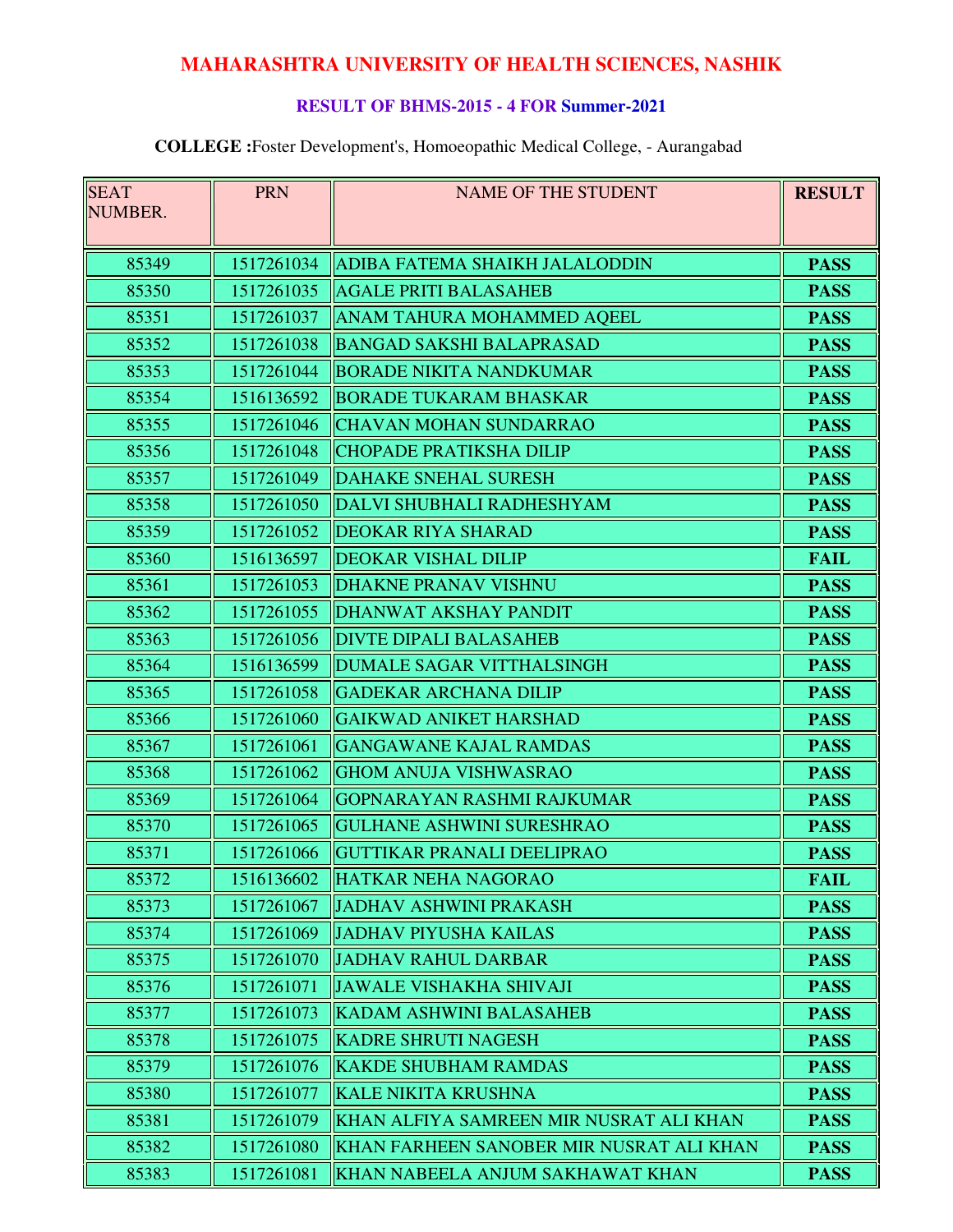| 85384 | 1517261082 | <b>KHANDEKAR MEERA EKNATH</b>           | <b>PASS</b> |
|-------|------------|-----------------------------------------|-------------|
| 85385 | 1517261083 | KHATIB IRAM IBTESAM MOHD HAFEEZUDDIN    | <b>PASS</b> |
| 85386 | 1517261087 | KULKARNI DIPALI SANTOSH                 | <b>PASS</b> |
| 85387 | 1516136617 | LAHANE RAJESHWARI KAILAS                | <b>PASS</b> |
| 85388 | 1517261089 | MAHAJAN KIRAN PANDHARINATH              | <b>PASS</b> |
| 85389 | 1517261090 | MAIMOONA BEGUM MOHAMMAD ABDUL NAIM      | <b>PASS</b> |
| 85390 | 1517261091 | MANDAGE VARSHA GAJANAN                  | <b>PASS</b> |
| 85391 | 1517261092 | <b>MANE RUSHIKESH DIGAMBAR</b>          | <b>PASS</b> |
| 85393 | 1517261094 | MOMIN SANIYA TARANNUM MD NAZEERUDDIN    | <b>PASS</b> |
| 85394 | 1517261095 | <b>MORE MADHURIMA AVCHIT</b>            | <b>FAIL</b> |
| 85395 | 1517261096 | <b>MORE NIKITA SHIVAJI</b>              | <b>PASS</b> |
| 85396 | 1517261100 | MUNDHE PRATIKSHA BABARAO                | <b>PASS</b> |
| 85397 | 1517261101 | NARWADE SNEHAL RAMESH                   | <b>PASS</b> |
| 85398 | 1517261104 | NIMRA MUNZARIN MAQSUD KHAN              | <b>PASS</b> |
| 85399 | 1517261109 | <b>PATEL SOHEL YAQOOB</b>               | <b>PASS</b> |
| 85400 | 1517261111 | <b>PATIL SHIVANI SOMNATH</b>            | <b>FAIL</b> |
| 85401 | 1517261114 | <b>PAWAR AMRUTA GORAKHANATH</b>         | <b>PASS</b> |
| 85402 | 1517261116 | <b>PAWAR MOHINI SANJAY</b>              | <b>PASS</b> |
| 85403 | 1517261117 | <b>PAWAR PREETI ATMARAM</b>             | <b>PASS</b> |
| 85404 | 1517261120 | SALVE ROHINI VINAYAK                    | <b>PASS</b> |
| 85405 | 1517261121 | <b>SANA ANJUM SYED ABBAS</b>            | <b>PASS</b> |
| 85406 | 1517261122 | SANIYA TAMSEEL ABDURRASHEED             | <b>PASS</b> |
| 85407 | 1516136645 | <b>SASTE SAKSHI SURESH</b>              | <b>PASS</b> |
| 85408 | 1517261125 | SHAIKH KAHKASHA AJAZUDDIN AHMED         | <b>PASS</b> |
| 85409 | 1517261126 | <b>SHAIKH SABA PARVEEN ASLAM</b>        | <b>PASS</b> |
| 85410 | 1517261127 | SHAIKH SHIBA KHANAM MD YUSUF AHMED      | <b>PASS</b> |
| 85411 | 1517261128 | <b>SHEKH RESHMA ANWAR</b>               | <b>PASS</b> |
| 85412 | 1516136653 | <b>SHELKE VISHAL AJEBRAO</b>            | <b>PASS</b> |
| 85413 | 1517261129 | <b>SHEWALE SAKSHI SUNIL</b>             | <b>PASS</b> |
| 85414 | 1517261130 | SURADKAR NAMRATA NARAYANRAO             | <b>PASS</b> |
| 85415 | 1517261132 | SYEDA FAIZA TAMKEEN SYED SHAHED ANWAR   | <b>FAIL</b> |
| 85416 | 1517261133 | SYEDA QURRATUL AIN SYED BARKATULLAH     | <b>PASS</b> |
| 85417 | 1517261134 | <b>TAHURA FATEMA SHAIKH SHOEB AHMAD</b> | <b>PASS</b> |
| 85418 | 1516136666 | <b>TANGADE SNEHAL SANTOSH</b>           | <b>PASS</b> |
| 85419 | 1517261136 | <b>TANGADE SONALI BHAUSAHEB</b>         | <b>PASS</b> |
| 85420 | 1516136668 | <b>TARTE RUPALI RAMDAS</b>              | <b>PASS</b> |
| 85421 | 1517261137 | <b>TAUR ANITA KABIRSING</b>             | <b>PASS</b> |
| 85422 | 1517261139 | <b>THOKARE SANKET SURESHRAO</b>         | <b>PASS</b> |
| 85423 | 1516136669 | <b>THOMBRE BALIRAM RAMESHRAO</b>        | <b>FAIL</b> |
| 85425 | 1517261142 | <b>TOGE POONAM MANIKRAO</b>             | <b>PASS</b> |
| 85426 | 1517261144 | UDAWANT SNEHA RAVINDRA                  | <b>PASS</b> |
| 85427 | 1517261145 | VAIDYA MRUNALI PRASHANT                 | <b>PASS</b> |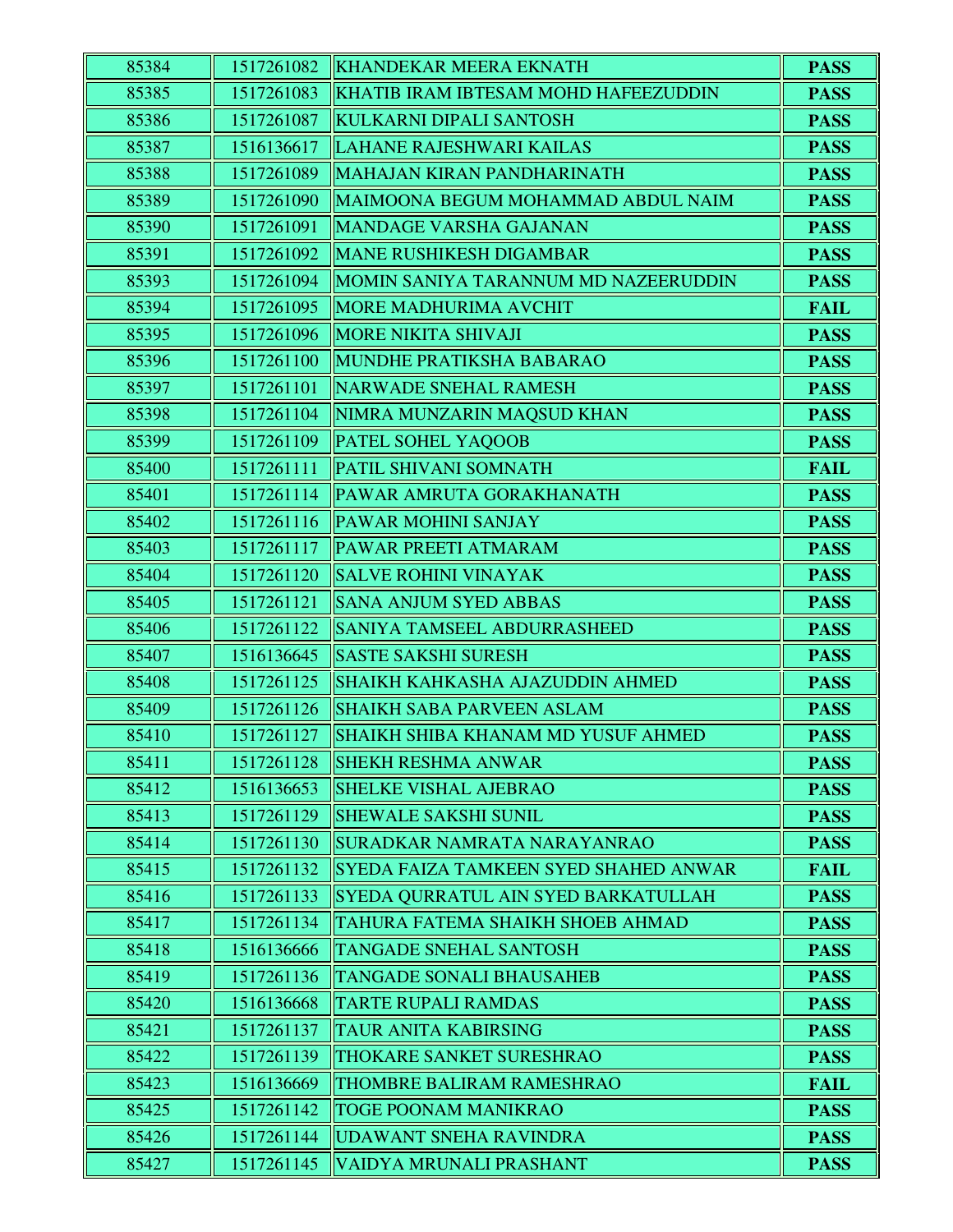| 85428                                                           |  | 1517261148  WANKHEDE PUJA RAGHUNATH  | <b>PASS</b> |  |
|-----------------------------------------------------------------|--|--------------------------------------|-------------|--|
| 85429                                                           |  | 1517261149 WAVDHANE PREETI PRALHAD   | <b>PASS</b> |  |
| 89866                                                           |  | 1516136629  NEEL POOJA DNYANESHWAR   | <b>PASS</b> |  |
| 85392                                                           |  | 1517261093   MESEKAR NIHARIKA KAILAS | <b>PASS</b> |  |
| PASS:-> 75 RESULT:-> 92.5925925925926 %<br>TOTAL STUDENTS:-> 81 |  |                                      |             |  |